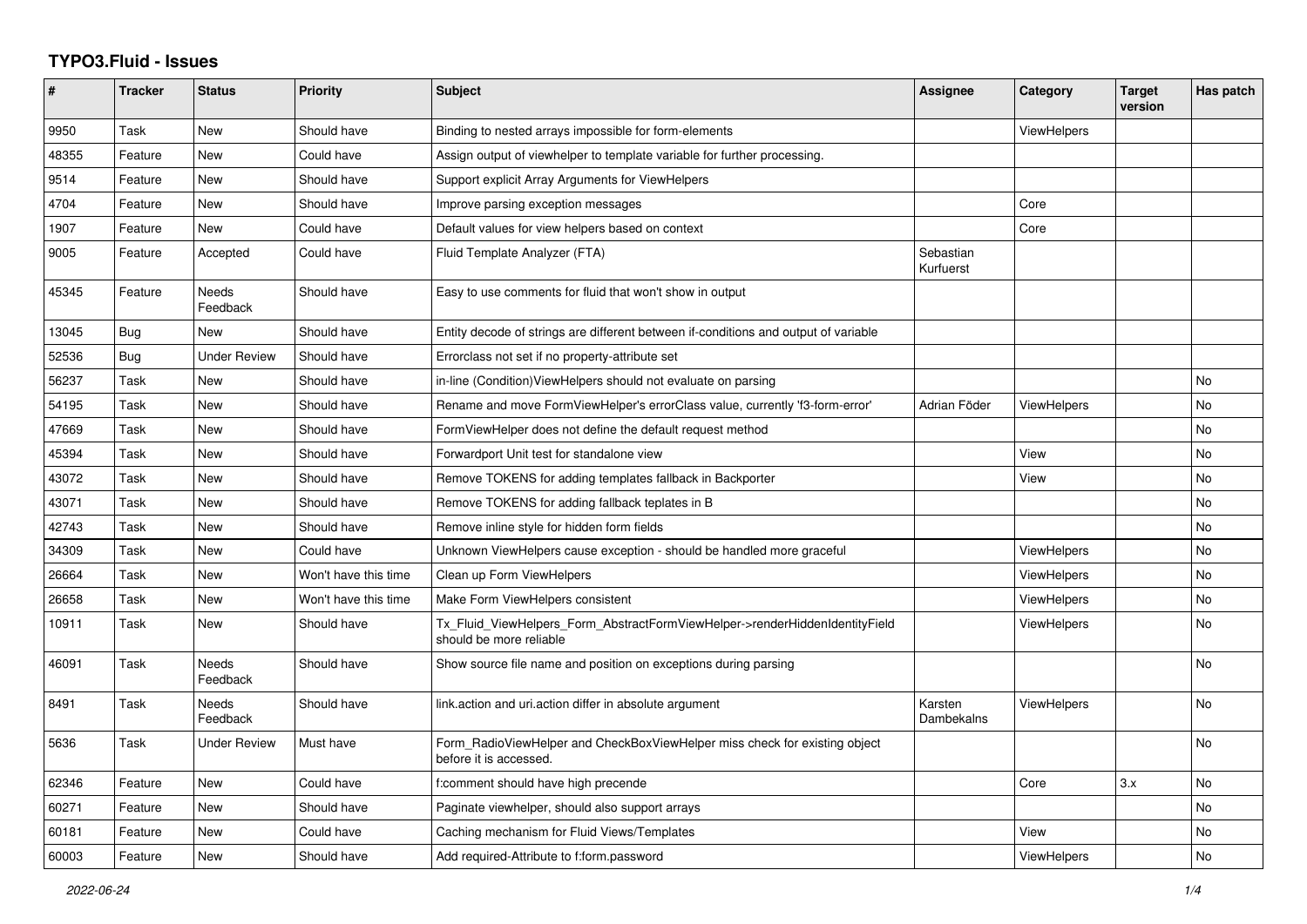| #     | <b>Tracker</b> | <b>Status</b>            | <b>Priority</b> | Subject                                                                                       | <b>Assignee</b>        | Category    | <b>Target</b><br>version | Has patch |
|-------|----------------|--------------------------|-----------------|-----------------------------------------------------------------------------------------------|------------------------|-------------|--------------------------|-----------|
| 51277 | Feature        | New                      | Should have     | ViewHelper context should be aware of actual file occurrence                                  |                        |             |                          | <b>No</b> |
| 51100 | Feature        | New                      | Must have       | Links with absolute URI should have the option of URI Scheme                                  |                        | ViewHelpers |                          | No        |
| 46545 | Feature        | New                      | Should have     | Better support for arrays in options of SelectViewHelper                                      |                        |             |                          | No        |
| 45153 | Feature        | New                      | Should have     | f:be.menus.actionMenuItem - Detection of the current select option is insufficient            |                        |             |                          | No        |
| 42397 | Feature        | <b>New</b>               | Should have     | Missing viewhelper for general links                                                          |                        |             |                          | No        |
| 40081 | Feature        | New                      | Should have     | Allow assigned variables as keys in arrays                                                    |                        |             |                          | No        |
| 39936 | Feature        | New                      | Should have     | registerTagAttribute should handle default values                                             |                        | ViewHelpers |                          | No        |
| 38130 | Feature        | New                      | Should have     | Checkboxes and multiple select fields should have an assignable default value                 |                        |             |                          | No        |
| 37095 | Feature        | <b>New</b>               | Should have     | It should be possible to set a different template on a Fluid TemplateView inside an<br>action | Christopher<br>Hlubek  |             |                          | No        |
| 36410 | Feature        | <b>New</b>               | Should have     | Allow templates to send arguments back to layout                                              |                        | ViewHelpers |                          | No        |
| 33215 | Feature        | New                      | Should have     | RFC: Dynamic values in ObjectAccess paths                                                     |                        |             |                          | No        |
| 31955 | Feature        | New                      | Should have     | f:uri.widget                                                                                  |                        | Widgets     |                          | No        |
| 30555 | Feature        | New                      | Could have      | Make TagBuilder more extensible                                                               |                        | Core        |                          | No        |
| 10472 | Feature        | New                      | Could have      | Fluid Standalone distribution                                                                 |                        | Core        |                          | No        |
| 3725  | Feature        | New                      | Could have      | <b>CSS Engine</b>                                                                             | Christian Müller       | ViewHelpers |                          | No        |
| 5933  | Feature        | Accepted                 | Should have     | Optional section rendering                                                                    | Sebastian<br>Kurfuerst | ViewHelpers |                          | No        |
| 33394 | Feature        | <b>Needs</b><br>Feedback | Should have     | Logical expression parser for BooleanNode                                                     | <b>Tobias Liebig</b>   | Core        |                          | <b>No</b> |
| 8989  | Feature        | Needs<br>Feedback        | Could have      | Search path for fluid template files                                                          |                        | View        |                          | <b>No</b> |
| 3291  | Feature        | Needs<br>Feedback        | Should have     | Cacheable viewhelpers                                                                         |                        |             |                          | No        |
| 52640 | Feature        | <b>Under Review</b>      | Should have     | Create an UnlessViewHelper as opposite to the IfViewHelper                                    | Marc Neuhaus           |             |                          | No        |
| 49756 | Feature        | <b>Under Review</b>      | Should have     | Select values by array key in checkbox viewhelper                                             |                        |             |                          | No        |
| 46257 | Feature        | <b>Under Review</b>      | Should have     | Add escape sequence support for Fluid                                                         |                        | Core        |                          | No        |
| 43346 | Feature        | <b>Under Review</b>      | Should have     | Allow property mapping configuration via template                                             | Karsten<br>Dambekalns  | ViewHelpers | 2.1                      | No        |
| 58983 | <b>Bug</b>     | New                      | Should have     | format.date does not respect linebreaks and throws exception                                  |                        |             |                          | No        |
| 58921 | <b>Bug</b>     | New                      | Should have     | f:form.* VHs crash if NOT inside f:form but followed by f:form                                |                        |             |                          | No        |
| 57885 | Bug            | New                      | Must have       | Inputs are cleared from a second form if the first form produced a vallidation error          |                        |             |                          | No        |
| 54284 | <b>Bug</b>     | New                      | Should have     | Default Option for Switch/Case VH                                                             |                        | ViewHelpers |                          | No        |
| 52591 | <b>Bug</b>     | New                      | Should have     | The Pagination Widget broken for joined objects                                               |                        |             |                          | No        |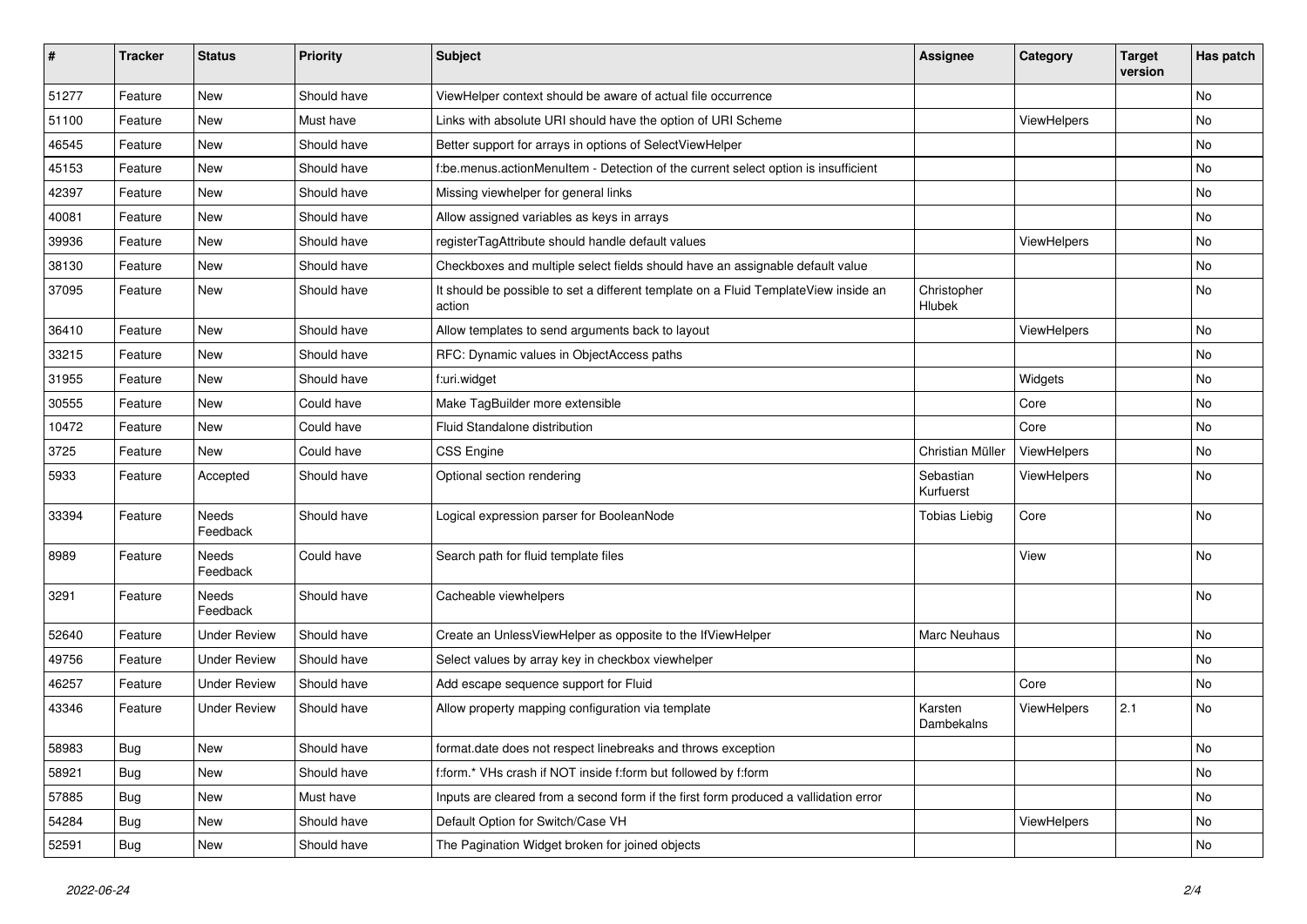| $\sharp$ | <b>Tracker</b> | <b>Status</b>       | <b>Priority</b> | <b>Subject</b>                                                                                              | <b>Assignee</b>             | Category    | <b>Target</b><br>version | Has patch |
|----------|----------------|---------------------|-----------------|-------------------------------------------------------------------------------------------------------------|-----------------------------|-------------|--------------------------|-----------|
| 52419    | <b>Bug</b>     | <b>New</b>          | Should have     | Wrong PHPDocs notation for default value inline f:translate viewhelper                                      |                             |             | 2.0                      | <b>No</b> |
| 49600    | <b>Bug</b>     | New                 | Should have     | f:form tag shown as a HTML on frontend                                                                      |                             | ViewHelpers |                          | <b>No</b> |
| 49038    | <b>Bug</b>     | New                 | Must have       | form.select does not select the first item if prependOptionValue is used                                    |                             |             |                          | No        |
| 45384    | <b>Bug</b>     | New                 | Must have       | Persisted entity object in widget-configuration cannot be deserialized (after reload)                       |                             | Widgets     | 2.0.1                    | No        |
| 40064    | Bug            | New                 | Must have       | Multiselect is not getting persisted                                                                        |                             | ViewHelpers |                          | <b>No</b> |
| 39990    | <b>Bug</b>     | New                 | Should have     | Same form twice in one template: hidden fields for empty values are only rendered<br>once                   |                             | Core        |                          | <b>No</b> |
| 38369    | Bug            | <b>New</b>          | Must have       | Resource ViewHelpers should not fall back to request package                                                |                             | View        |                          | <b>No</b> |
| 37619    | Bug            | New                 | Should have     | Fatal Error when using variable in name attribute of Section ViewHelper                                     |                             | ViewHelpers |                          | <b>No</b> |
| 36655    | Bug            | New                 | Should have     | <b>Pagination Links</b>                                                                                     |                             | Widgets     |                          | No        |
| 33551    | <b>Bug</b>     | <b>New</b>          | Must have       | View helper values break out of a partial scope                                                             | Sebastian<br>Kurfuerst      | Core        |                          | <b>No</b> |
| 28554    | Bug            | New                 | Should have     | (v4) implement feature flag to disable caching                                                              |                             |             |                          | No        |
| 28553    | Bug            | New                 | Should have     | improve XHProf test setup                                                                                   |                             |             |                          | No        |
| 28552    | Bug            | New                 | Should have     | (v5) write ViewHelper test for compiled run; adjust functional test to do two passes<br>(uncached & cached) |                             |             |                          | No        |
| 28550    | Bug            | New                 | Should have     | (v4) make widgets cacheable, i.e. not implement childnodeaccess interface                                   |                             |             |                          | <b>No</b> |
| 28549    | Bug            | New                 | Should have     | make widgets cacheable, i.e. not implement childnodeaccess interface                                        |                             |             |                          | <b>No</b> |
| 27607    | Bug            | New                 | Must have       | Make Fluid comparisons work when first element is STRING, second is NULL.                                   |                             | Core        |                          | <b>No</b> |
| 12863    | Bug            | New                 | Should have     | Attributes of a viewhelper can't contain a '-'                                                              | Sebastian<br>Kurfuerst      | Core        |                          | <b>No</b> |
| 8648     | <b>Bug</b>     | New                 | Should have     | format.crop ViewHelper should support all features of the crop stdWrap function                             |                             | ViewHelpers |                          | <b>No</b> |
| 3481     | Bug            | <b>New</b>          | Should have     | Use ViewHelperVariableContainer in PostParseFacet                                                           |                             | Core        |                          | No        |
| 28551    | Bug            | Accepted            | Should have     | (v4) backport VHTest                                                                                        | Sebastian<br>Kurfuerst      |             |                          | <b>No</b> |
| 46289    | Bug            | Needs<br>Feedback   | Should have     | Enable Escaping Interceptor in XML request format                                                           |                             | View        | 2.0.1                    | <b>No</b> |
| 36662    | <b>Bug</b>     | Needs<br>Feedback   | Should have     | Checked state isn't always correct when property is collection                                              | Kevin Ulrich<br>Moschallski | ViewHelpers | 1.1.1                    | No        |
| 33628    | <b>Bug</b>     | Needs<br>Feedback   | Must have       | Multicheckboxes (multiselect) for Collections don't work                                                    | Christian Müller            | ViewHelpers |                          | <b>No</b> |
| 65424    | Bug            | <b>Under Review</b> | Should have     | SelectViewHelper must respect option(Value Label)Field for arrays                                           |                             | ViewHelpers |                          | No        |
| 59057    | Bug            | Under Review        | Must have       | Hidden empty value fields shoud be disabled when related field is disabled                                  | Bastian<br>Waidelich        | ViewHelpers |                          | No        |
| 55008    | <b>Bug</b>     | <b>Under Review</b> | Should have     | Interceptors should be used in Partials                                                                     | Christian Müller            |             |                          | <b>No</b> |